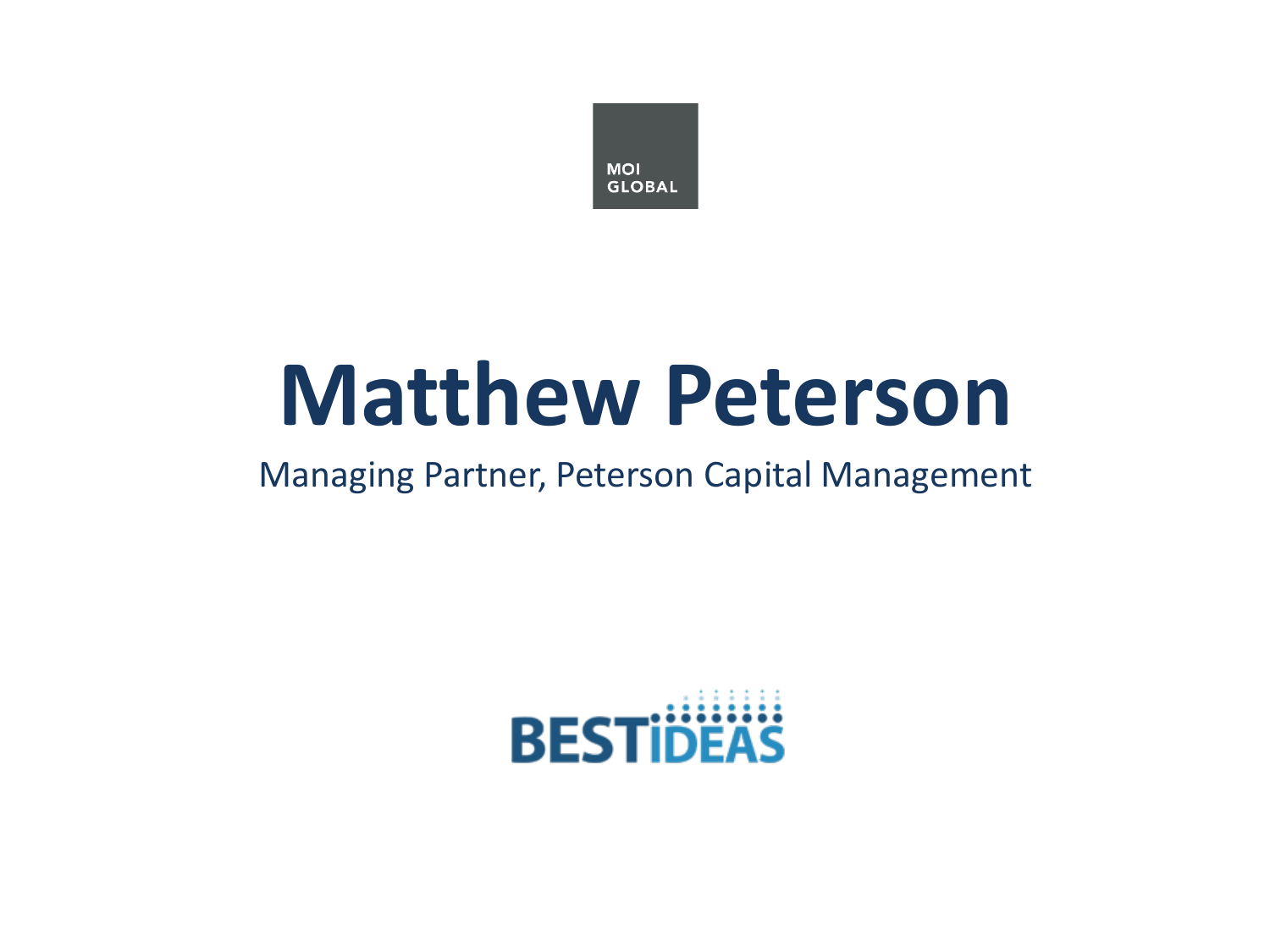## Peterson Investment  $\mathsf{Fund}$   $\mathsf{I}, \mathsf{LP}$   $\qquad \qquad \vdots$  Best Ideas 2021, Hosted by MOI Global

### Peterson Capital Management, LLC

Matthew Peterson, CFA

Matthew.Peterson@petersonfunds.com

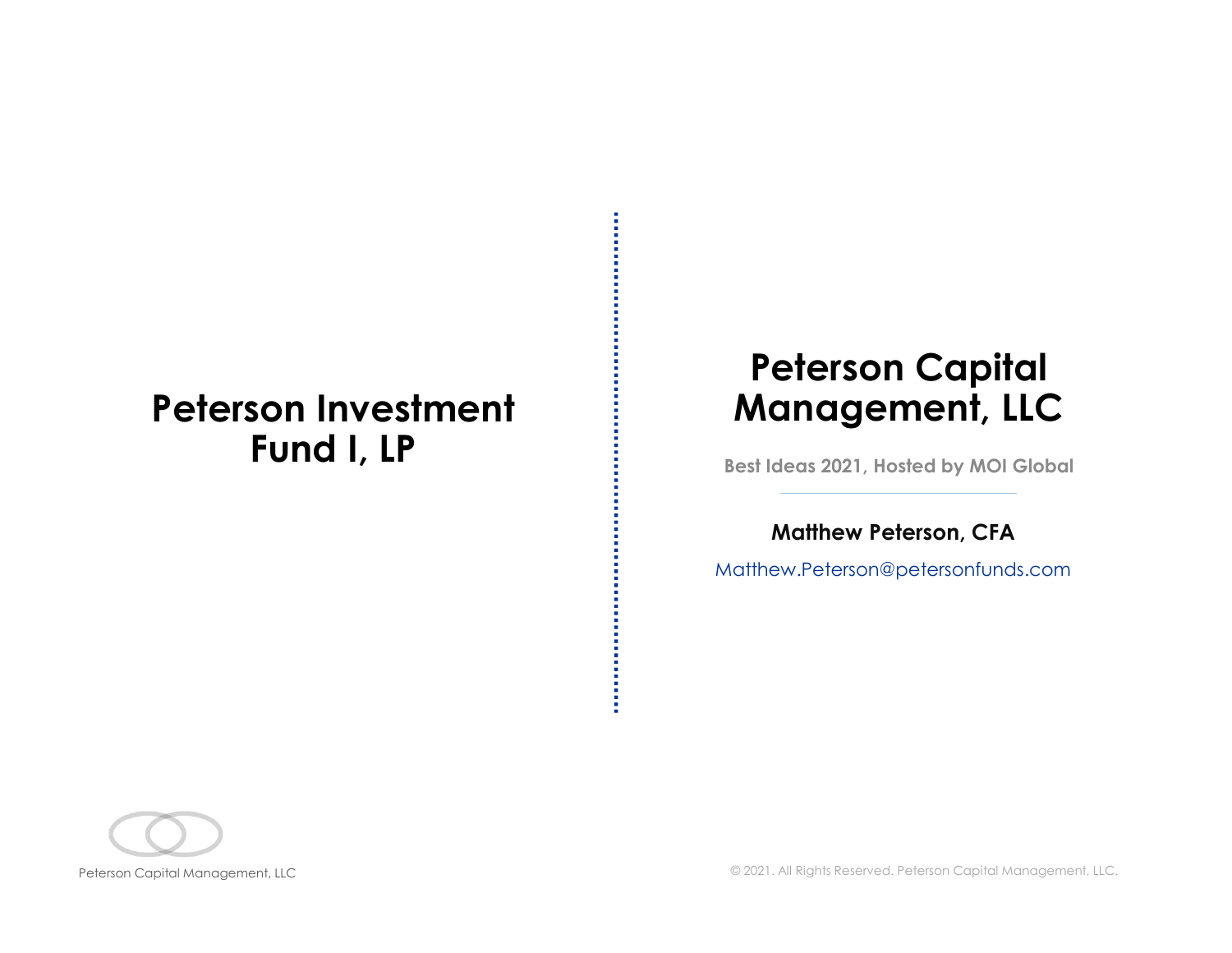## DAILY JOURNAL CORPORATION <br> **AGENDA** 1. Daily Journal Overview (Management, Business, Value)<br>
2. Portfolio Analysis DAILY JOUR<br> **2. Portfolio Analysis<br>
2. Portfolio Analysis<br>
3. Missing Revenue** DAILY JOURN<br>**1. Daily Journal Overview (Management, Bus**<br>2. Portfolio Analysis<br>3. Missing Revenue<br>4. Risks DAILY JOUR<br>**1. Daily Journal Overview (Management, Bus**<br>2. Portfolio Analysis<br>3. Missing Revenue<br>4. Risks<br>5. Scuttlebutt Summary 1. Daily Journal Overview (Management, Bus<br>2. Portfolio Analysis<br>3. Missing Revenue<br>4. Risks<br>5. Scuttlebutt Summary

- 
- 
- 
- 

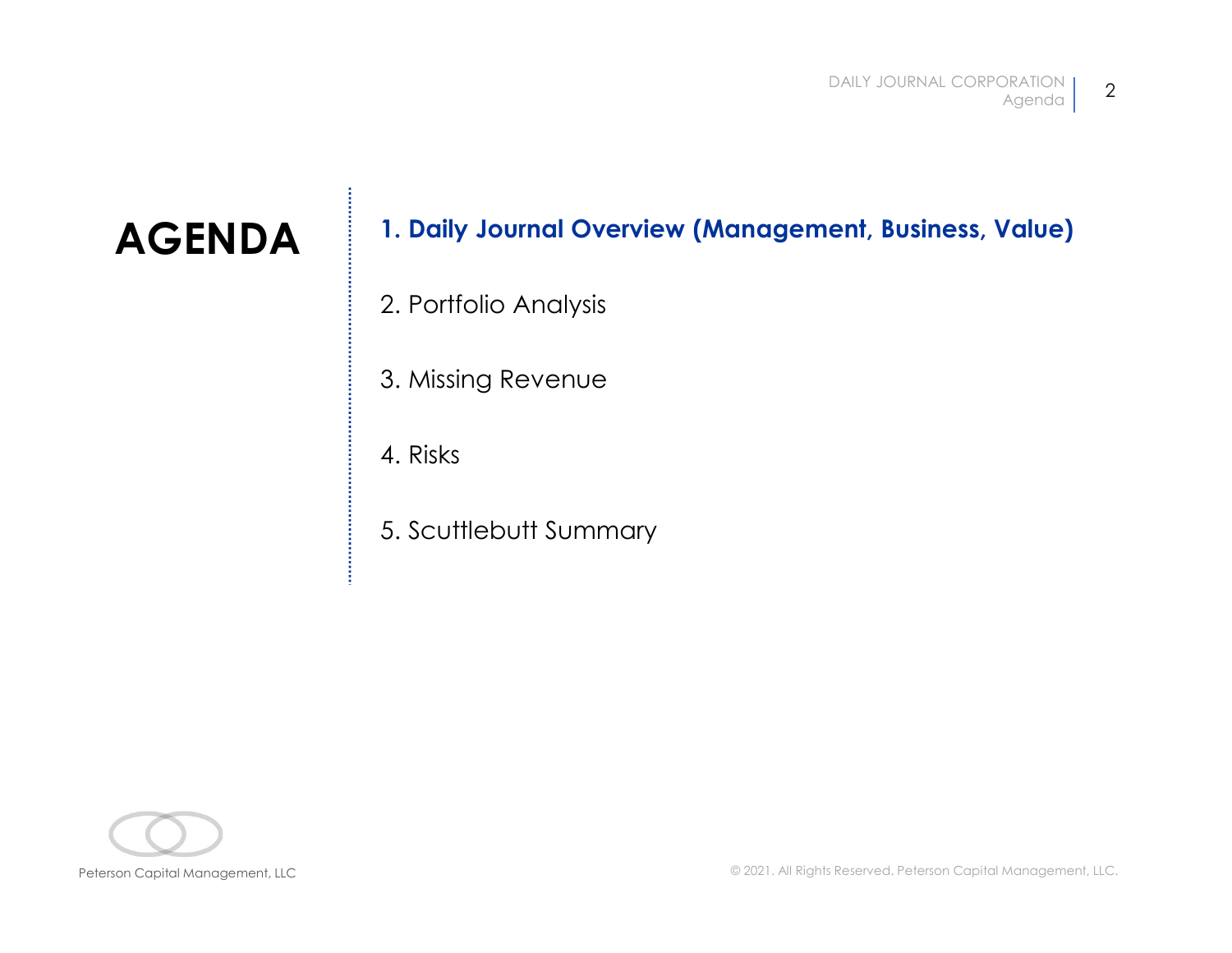## The Daily Journal Corporation (NYSE: DJCO)

An American Publishing and Technology Company

- Misunderstood/Hidden Business Model (zero analysts/no investor relations)
- Off Financial Statement Value (deferred revenue, accelerated costs)
- Misunderstood/Hidden Business Model (zero analysts/no investor relations)<br>• Off Financial Statement Value (deferred revenue, accelerated costs)<br>• Undervalued (Graham and Fisher) Microcap Compounder in Huge Space<br>• Extrao • Undervalued (Graham and Fisher) Microcap Compounder in Huge Space
	- Extraordinarily High-Quality Board and Management Team

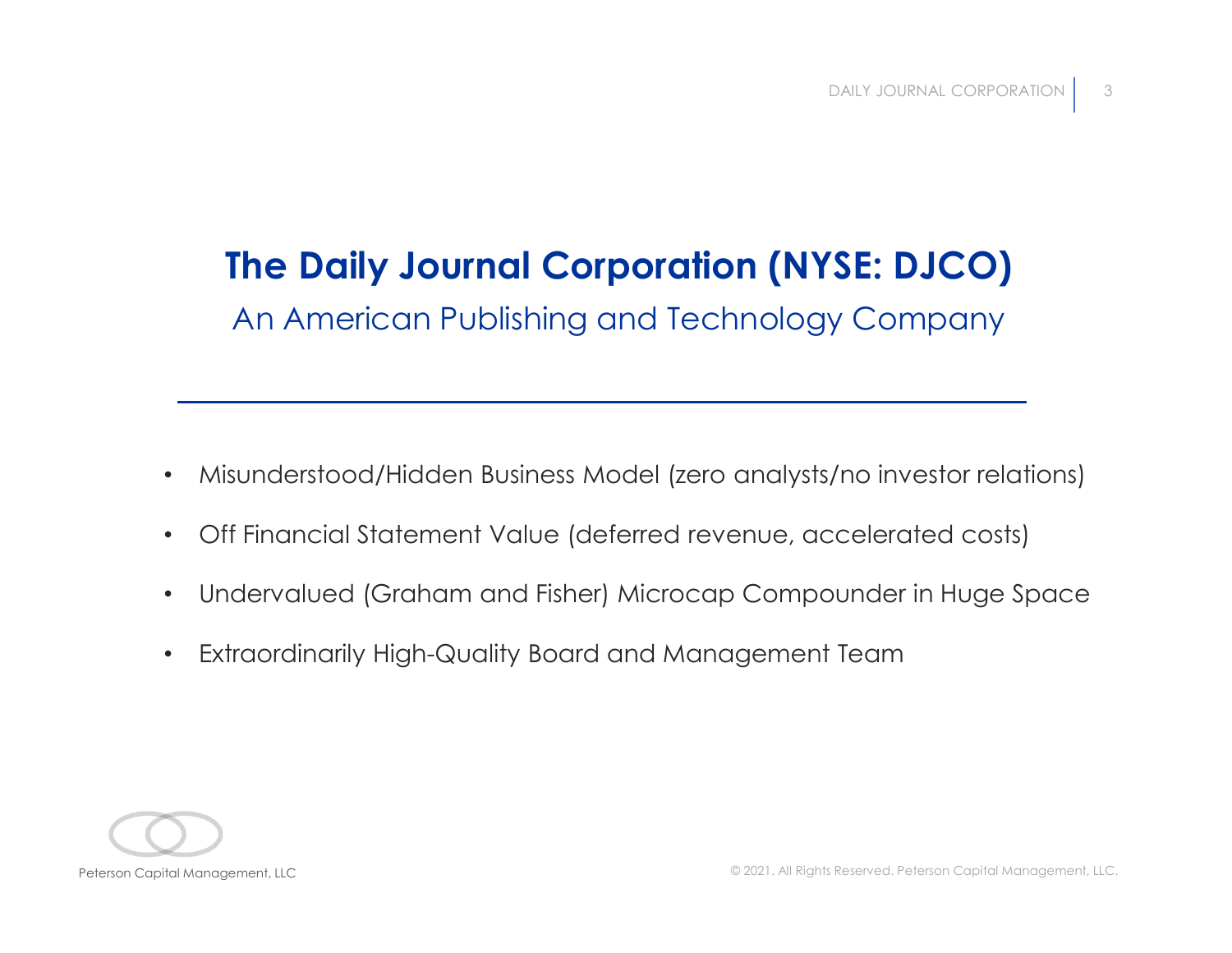#### Hard to Go Wrong, When You Get This Right



Identifying a great business model is easy. But in a pari-mutual market, the best businesses usually have the highest prices.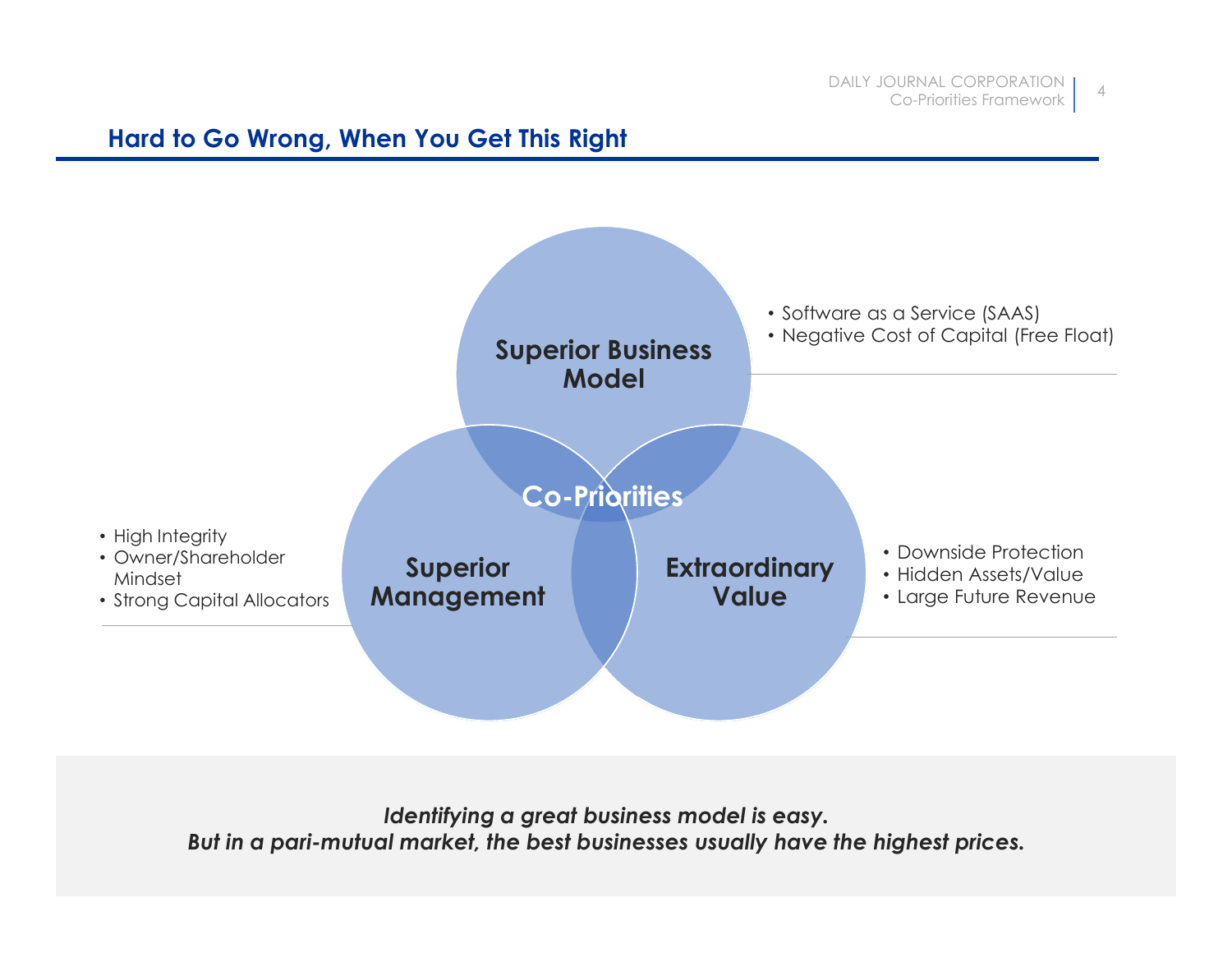### Daily Journal Corporation Board of Directors









## Recent Departures



Wilcox **Guerin** 



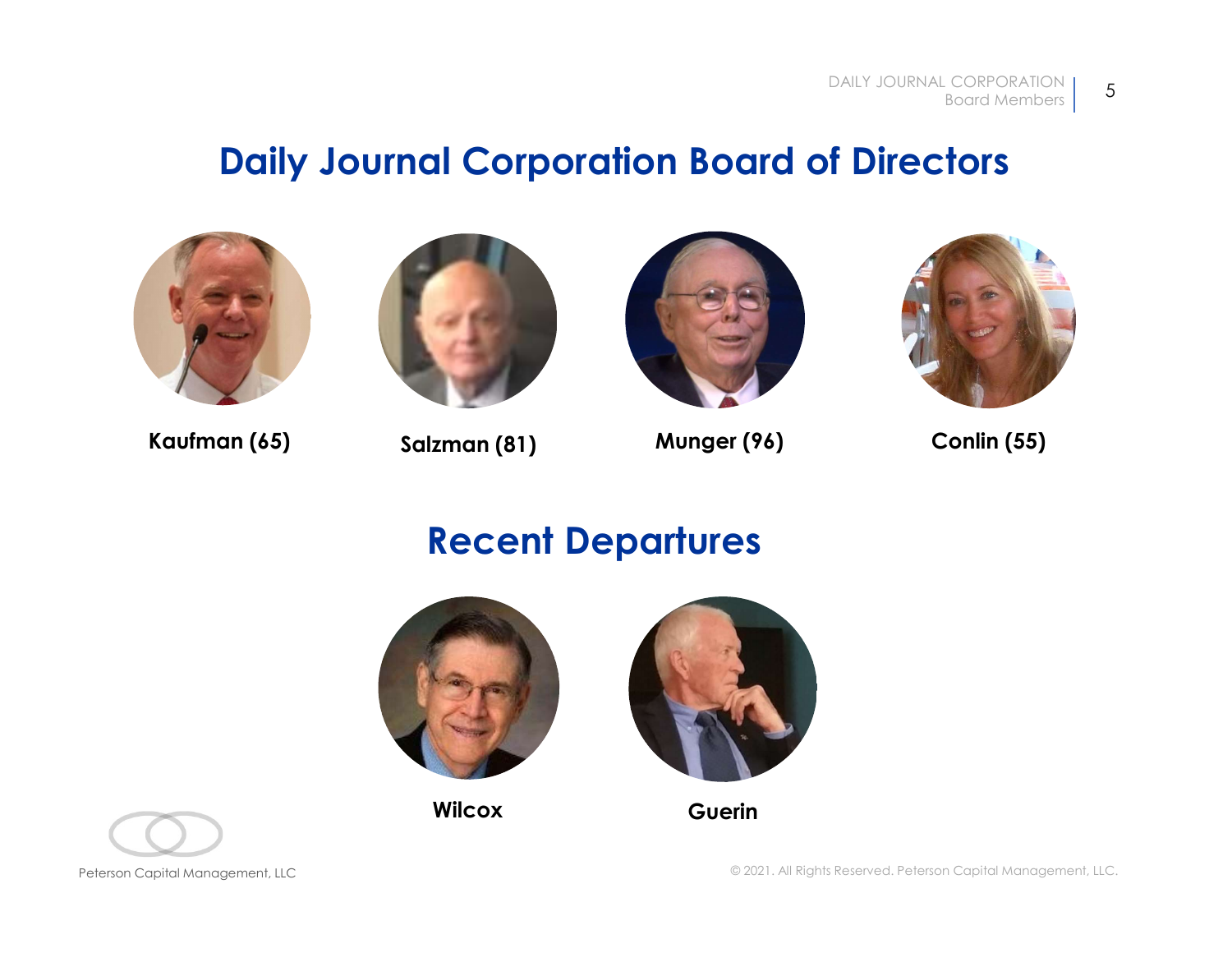#### DAILY JOURNAL CORPORATION 6 Firm Leaders and Key Managers

#### 6





David Smith Sales Director, and Co-Director, International eCourt Implementations

Australia Co-Director of International Implementations



Brian Schmidt Director of Cloud Services

## Key Managers:

Firm Leaders:





Vice-President Director of Implementation Danny Hemnani



Product Director for<br>Cybersecurity the Litigation Software Group



Jon Peek Michael Saldivar





Developer

Cybersecurity Installations Architect Dave Gerard Derek Harris Sales and Marketing Manager



**Maryjoe Rodriguez**<br>Vice-President

Derek Harris Ray Stocks Senior Project Manager



Ben Stocks Account Management Manager







**Jeremy Gledhill Kyle Kennington Mandy Olsen**<br>Director of Implementation Sales and Marketing, E



Director of Implementation Sales and Marketing, Event **Coordinator** 



**Robyn Craig** Business Development



Program Manager



Robyn Craig Carlos Lopez Curtis Curtis Customer Solutions Manager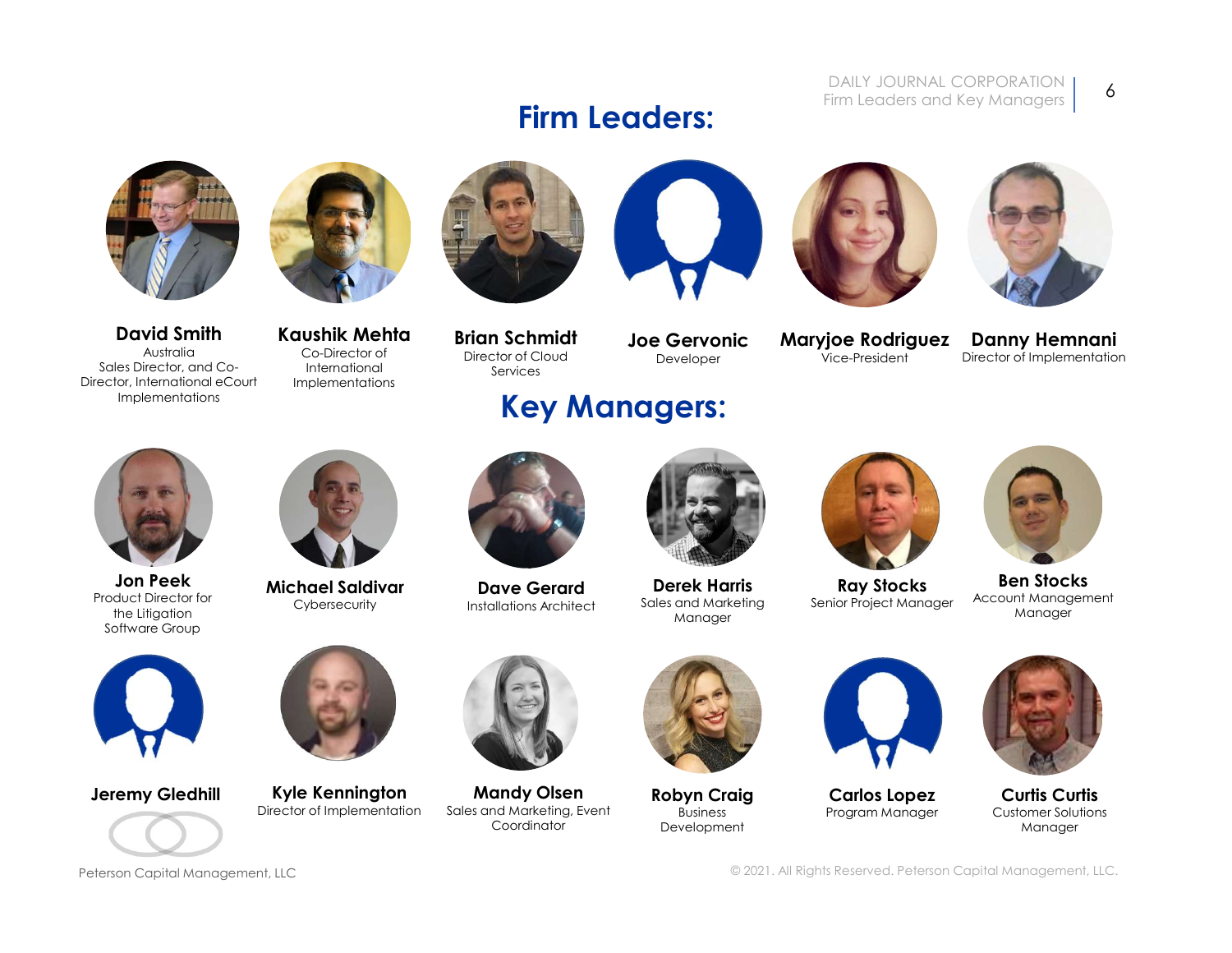#### TIMELINE OF PROMINENT EVENTS

- 1 1977: Munger and Guerin buy Daily Journal for \$2 million USD
- 2 2009: Munger and Guerin invest cash flow from foreclosure notices into an equity portfolio
- 3 2012/13: Purchase New Dawn and ISD with a \$30m margin loan from equity portfolio
- 4 2019: Becoming an important Software as a Service (SAAS) provider in a large niche space



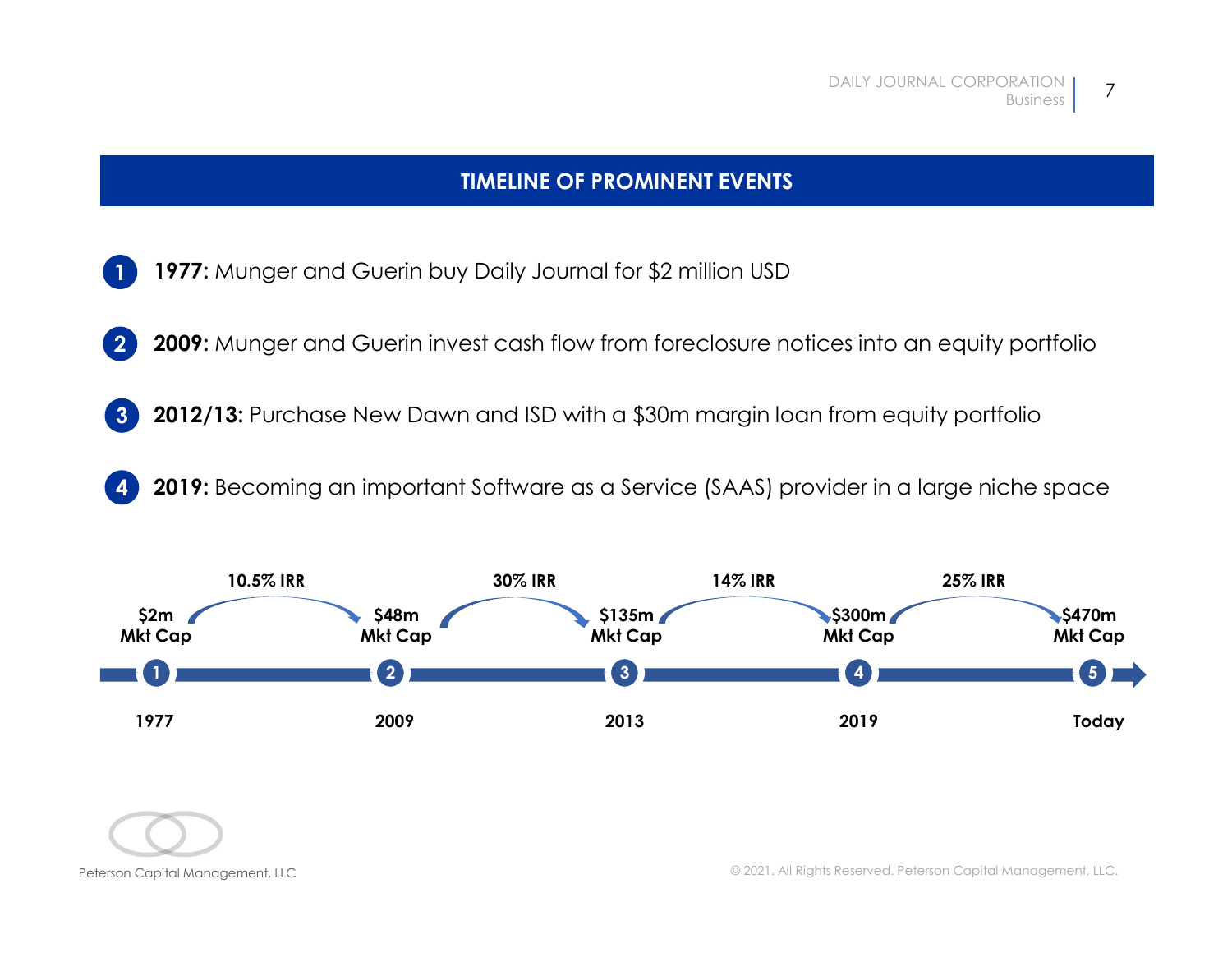#### The Daily Journal Corporation (\$470 million Mkt Cap)



The Future of This Business is the SaaS Justice System Technology.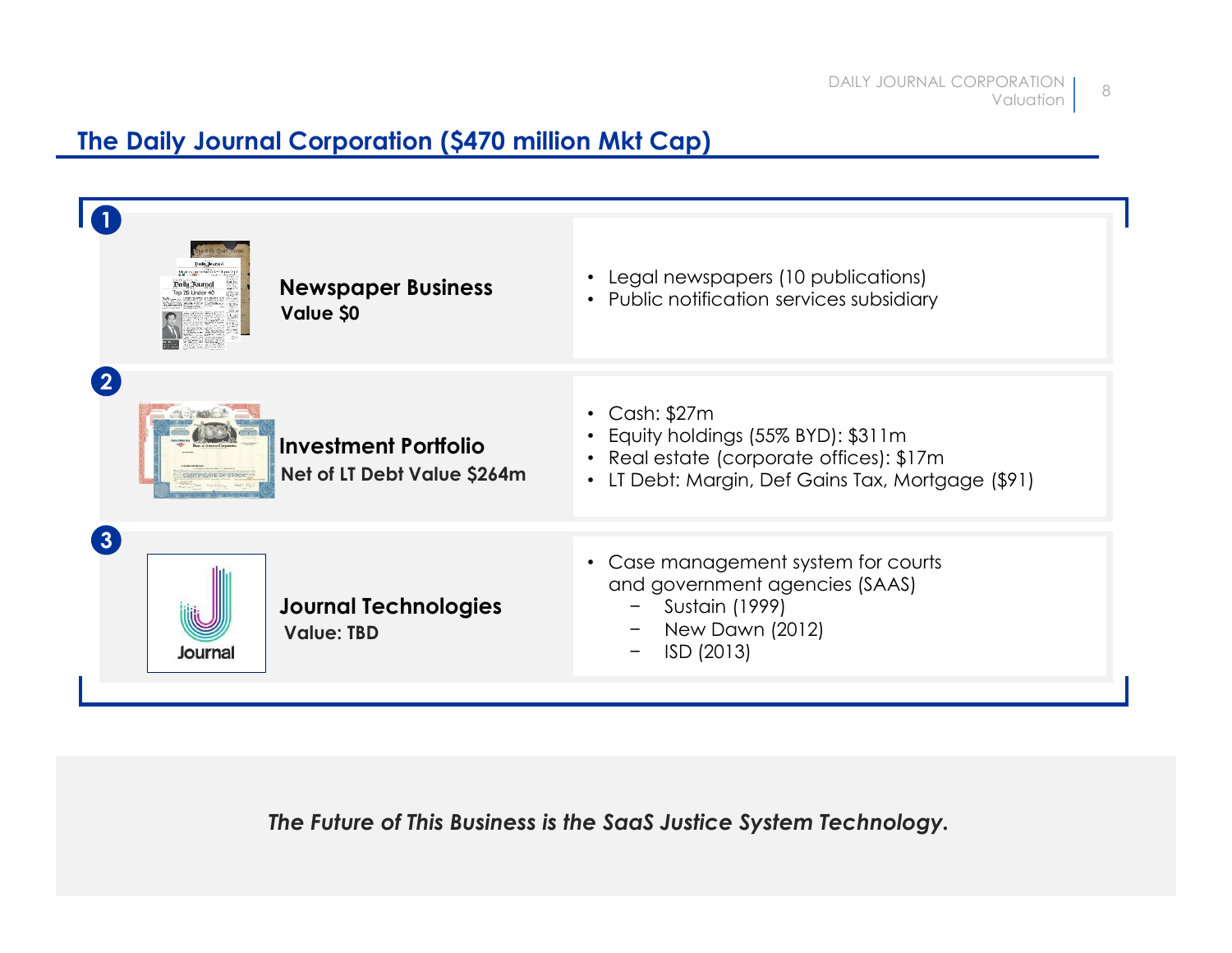#### The Daily Journal Portfolio: \$470m Mkt Cap, \$355m Portfolio, \$91m Debt, \$206m EV



- Cash: \$27m
- Equity holdings (55% BYD): \$311m Investment Portfolio
- Net of LT Debt Value \$260m  $\quad \bullet \quad$  Real estate (corporate offices): \$17m  $\quad \bullet \quad$ 
	- LT Debt (Margin, Def Gains Tax, Mortgage): (\$91)

|                                       |                                                            |                     | The Daily Journal Portfolio: \$470m Mkt Cap, \$355m Portfolio, \$91m Debt, \$206m EV                                                                          | Portfolio                    |  |
|---------------------------------------|------------------------------------------------------------|---------------------|---------------------------------------------------------------------------------------------------------------------------------------------------------------|------------------------------|--|
|                                       | <b>Investment Portfolio</b><br>Net of LT Debt Value \$260m |                     | $\cdot$ Cash: \$27m<br>• Equity holdings (55% BYD): \$311m<br>• Real estate (corporate offices): \$17m<br>• LT Debt (Margin, Def Gains Tax, Mortgage): (\$91) |                              |  |
| <b>Equity</b>                         | Quantity                                                   | <b>Update Price</b> | <b>Percent of Portfolio</b>                                                                                                                                   | <b>Holding Value</b><br>2021 |  |
| <b>BYD: Foreign Holding Hong Kong</b> | 5,330,000                                                  | \$32                | 56%                                                                                                                                                           | \$171m                       |  |
| <b>Bank of America</b>                | 2,300,000                                                  | \$34                | 24%                                                                                                                                                           | \$78m                        |  |
| Wells Fargo                           | 1,591,800                                                  | \$34                | 17%                                                                                                                                                           | \$54m                        |  |
| <b>US Bank</b>                        | 140,000                                                    | \$49                | 2%                                                                                                                                                            | 7m                           |  |
| Posco                                 | 9,745                                                      | \$67                | 0%                                                                                                                                                            | 0.655m                       |  |
| Hyundai Preferred - SOLD              | SOLD                                                       | \$92                | 0%                                                                                                                                                            | \$0                          |  |
| <b>Total Equity Portfolio</b>         |                                                            |                     | \$311m                                                                                                                                                        |                              |  |
| Cash                                  |                                                            |                     |                                                                                                                                                               | 27m                          |  |
| <b>REValue</b>                        |                                                            |                     |                                                                                                                                                               | \$17m                        |  |
|                                       | <b>Total Assets</b>                                        |                     |                                                                                                                                                               | \$355m                       |  |
|                                       | <b>DEBT</b> (Interest Rate)                                |                     | <b>Holding Value</b>                                                                                                                                          |                              |  |
| Deferred Capital Gains Tax (0%)       |                                                            | \$60m               |                                                                                                                                                               |                              |  |
| Margin Loan (3%)                      |                                                            |                     | \$29.5m                                                                                                                                                       |                              |  |
| RE Mortgage (4%)                      |                                                            |                     | 1.5m                                                                                                                                                          |                              |  |
|                                       | <b>Total Debt</b>                                          |                     | \$91m                                                                                                                                                         |                              |  |
| Peterson Capital Management, LLC      |                                                            |                     | © 2021. All Rights Reserved. Peterson Capital Management, LLC.                                                                                                |                              |  |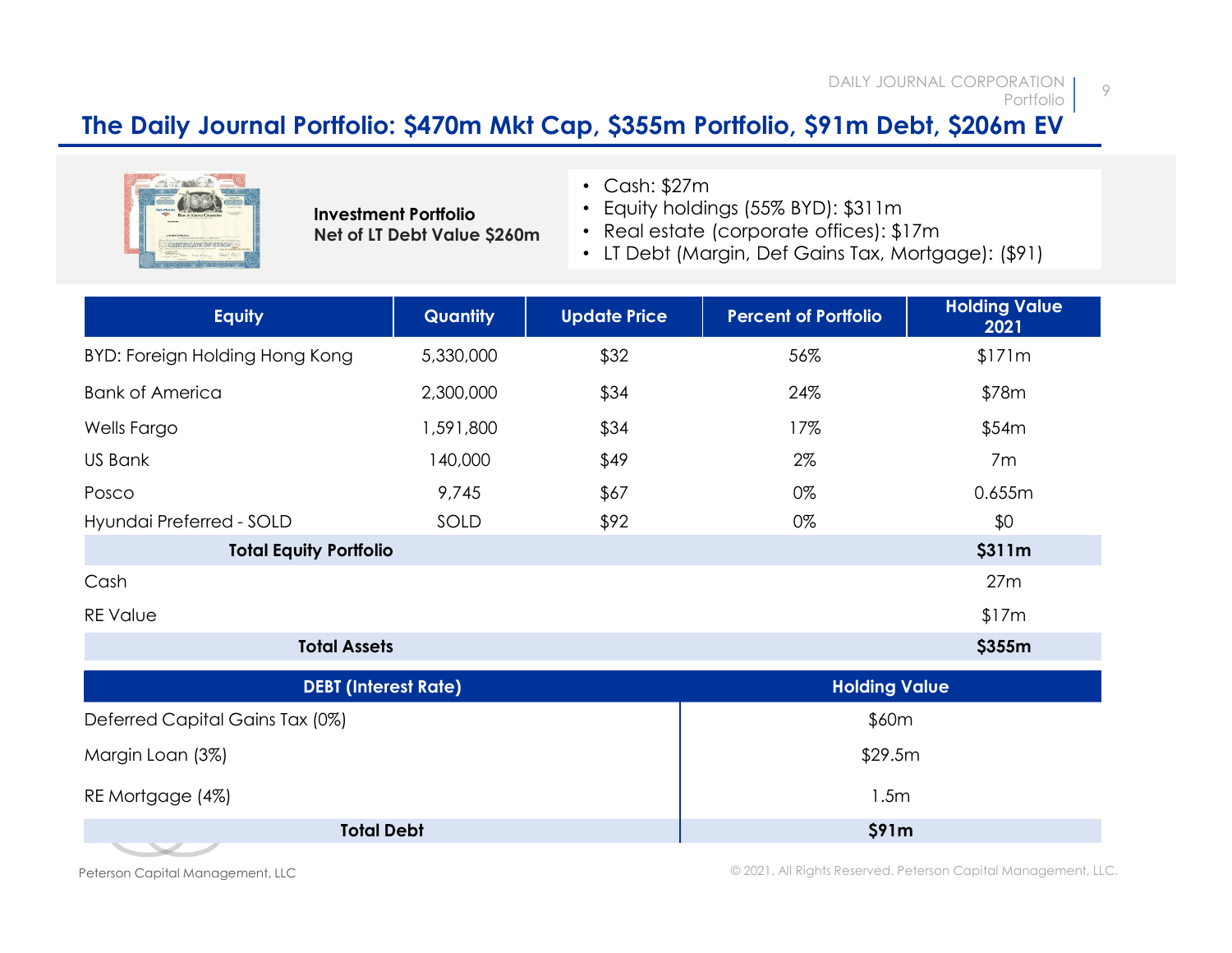#### Contract Timeline

Journal Technologies has a deferred gratification ethos (and moat). Over 100 contacts have been uncovered, many with incomplete implementation deferring revenue for four years or more.



A standard contract takes 4-7 years before go-live. Only then can billing commence and revenue be recognized.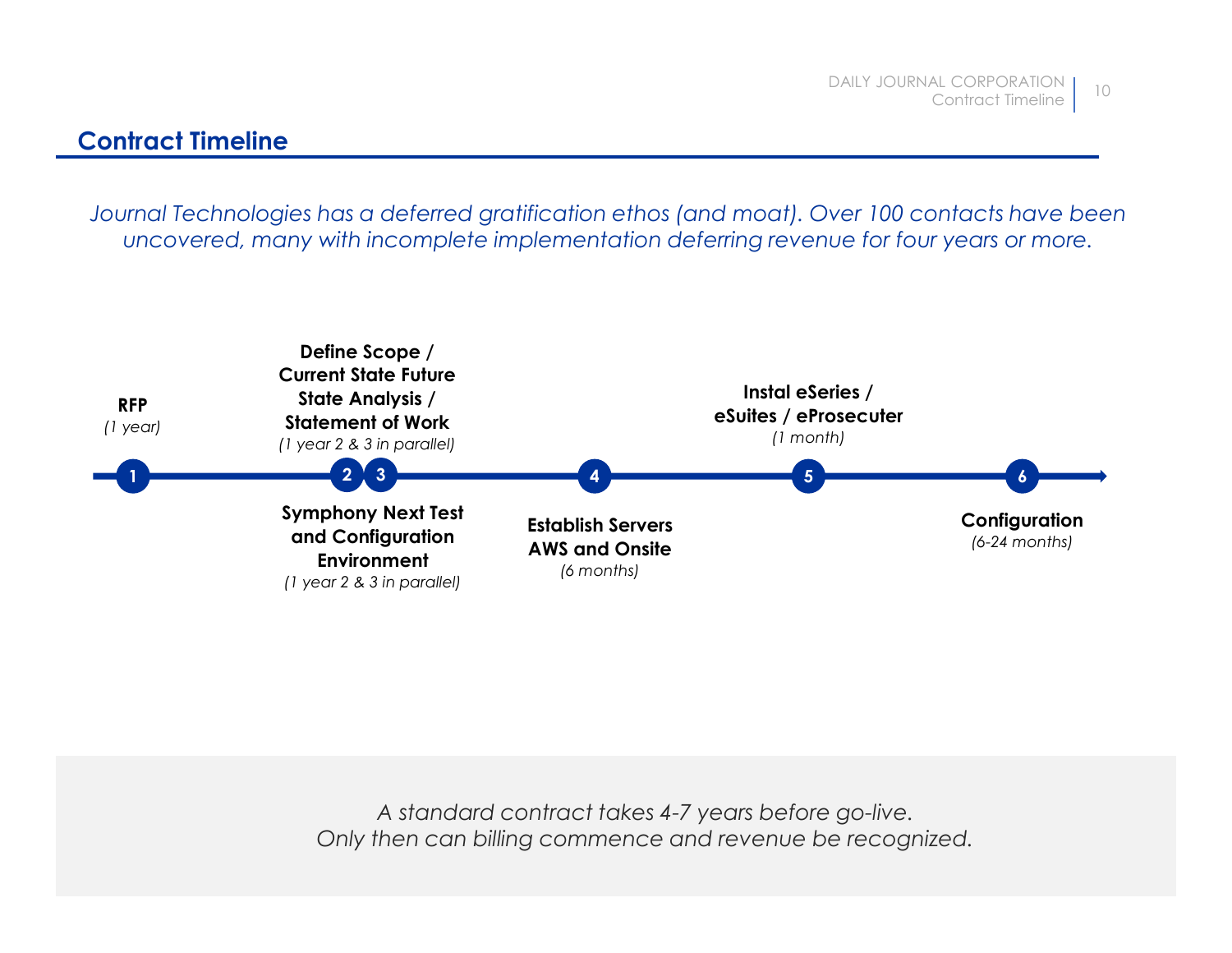#### Expectations are for over \$100 million in recurring annual revenue from JTI by 2030



Journal Technologies **Exercise Service Sustain** (1999)

- 3  **Case management system for courts** and government agencies (SAAS) DAILY JOURNAL CORPORATION<br>
Missing Revenue | 11<br> **ing annual revenue from JTI by 2030**<br>
350 management system for courts<br>
d government agencies (SAAS)<br>
- Sustain (1999)<br>
- New Dawn (2012)<br>
- ISD (2013) DAILY JOURNAL CORPORATION<br>
Missing Revenue | 11<br> **ing annual revenue from JTI by 2030**<br>
Suse management system for courts<br>
d government agencies (SAAS)<br>
- Sustain (1999)<br>
- New Davn (2012)<br>
- ISD (2013)<br>
- ISD (2013) DAILY JOURNAL CORPORATION<br>
Missing Revenue | 11<br> **ing annual revenue from JTI by 2030**<br>
Suse management system for courts<br>
d government agencies (SAAS)<br>
- Sustain (1999)<br>
- New Davn (2012)<br>
- ISD (2013)<br> **picks partner for** 
	-
	-
	-

#### Court Services Victoria picks partner for \$89M case management system

Journal Technologies will collocate a team with CSV, with roll out commencing in 2021

#### Other Implementation Contracts

Lake County Illinois / Spokane Municipal Court / Beaverton, Oregon / Austin, TX / Australia / Canada / Tasmania

Petral Technologies will collocate a team with CSV, with roll out commencing in 2021.<br> **Other Implementation Contracts**<br>
Lake County Illinois / Spokane Municipal Court / Beaverton, Oregon / Austin, IX / Australia / Canada  $\frac{1}{2}$ '' You can't look at our financial statements and make very good '' inter a team with CSV, with roll out commencing in 2021<br> **Other Implementation Contracts**<br>
J Spokane Municipal Court / Beaverton, Oregon / Austin, TX / Australia / Canada / Tasmania<br>
J Can't look at our financial statement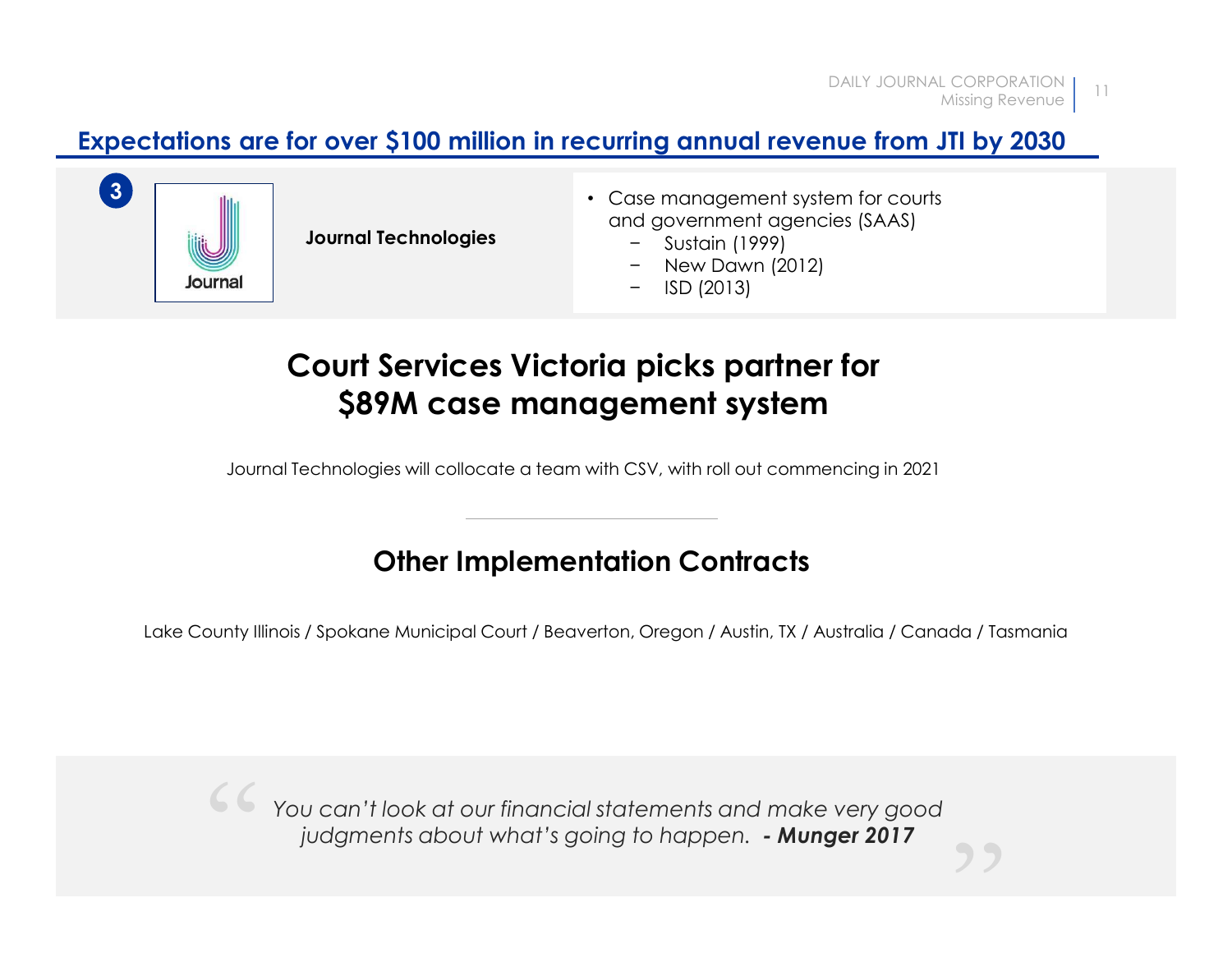#### Future Revenue Drivers



# Revenue Drivers<br>
Journal Technologies Compared to the Make a Reservation<br>
1. New client implementations<br>
2. Additional licenses from existing clients 2. Revenue Drivers<br>2. Additional licenses from existing clients<br>2. Additional licenses from existing clients<br>3. Existing license annual price increases 3. Consulting fees received for minimation fees, and the experiment of maintenance and support post go-live S. Additional licenses from existing clients<br>4. Consulting fees received for maintenance and support post go-live<br>

- 
- 
- 
- 2. Additional licenses from existing clients<br>3. Existing license annual price increases<br>4. Consulting fees received for fines paid online (e.g. traffic citations)<br>5. ePuy-it: Fees received for fines paid online (e.g. traff 3. Existing license annual price increases 4. Consulting fees received for maintenance and support post good. Make a Reservation<br>
1. New client implementations<br>
2. Additional licenses from existing clients<br>
3. Existing license annual price increases<br>
4. Consulting fees received for maintenance and support post go-live<br>
5. ePay-It: Make a Reservation<br>
1. New client implementations<br>
2. Additional licenses from existing clients<br>
3. Existing license annual price increases<br>
4. Consulting fees received for maintenance and support post go-live<br>
5. ePay-it: 2. Additional licenses from existing clients<br>2. Additional licenses from existing clients<br>3. Existing license annual price increases<br>4. Consulting fees received for maintenance and support pos<br>5. ePay-it: Fees received for
	-
	-
	-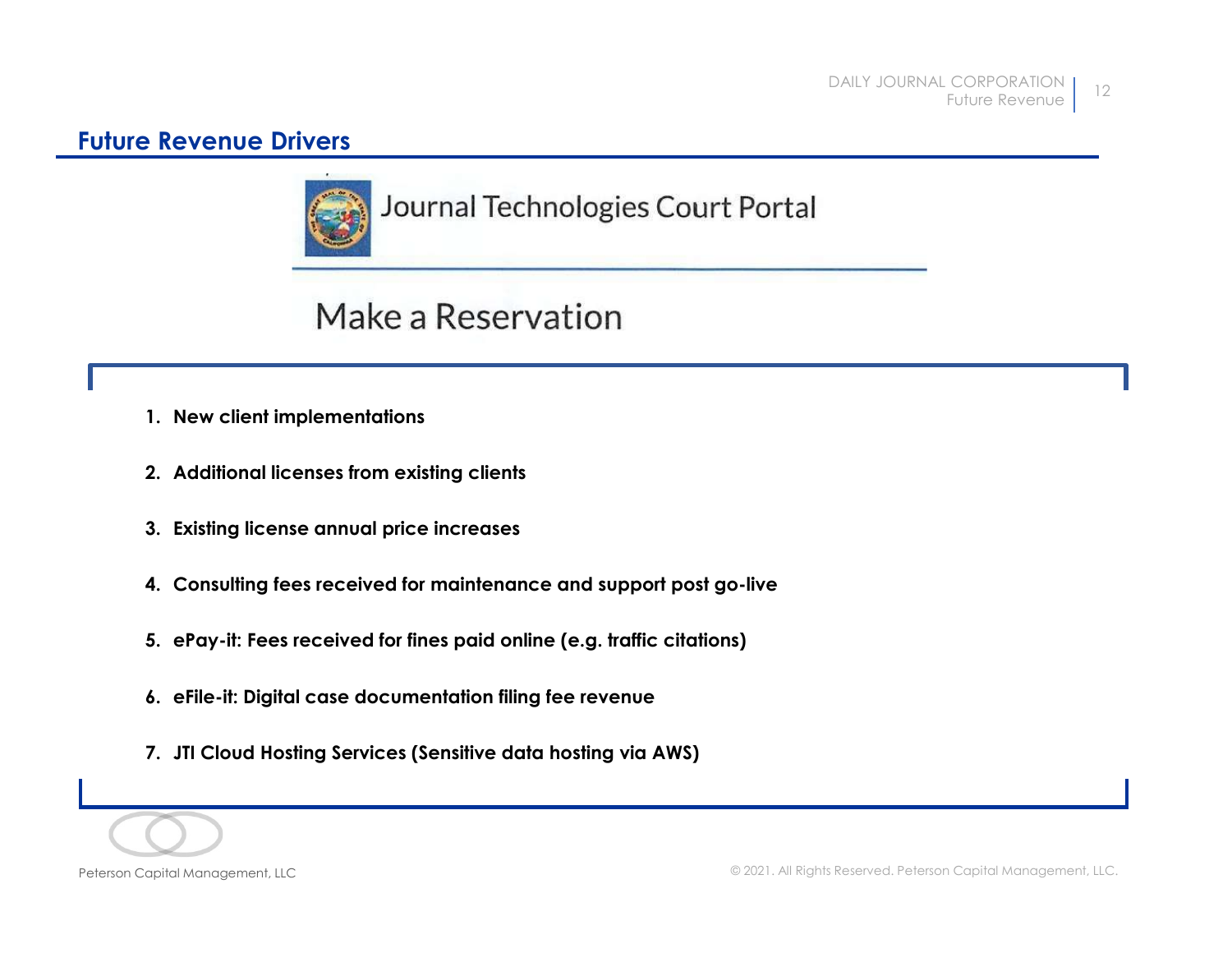#### **Competition**



- Odyssey (Court Case Management)
- Odyssey Attorney Manager (Prosecution & Attorneys)
- 
- 
- Odyssey File & Serve (Electronic Filing)
- 
- Jury Management
- Tyler Supervision (Supervision)
- **Tyler Virtual Court (Virtual Court)**



- 
- Constellation Justice Systems, Inc.
- Equivant)
- 
- CourtView
- ShowCase



Public Safety Record Management System

- Records Enterprise
- Records Pro
- DEMS

**PERENT RALSQUARE**<br>
Provide Salety Record Management System<br> **CENTRALSQUARE**<br>
HE Records Enterprise<br>
Much of the market is fragmented and serviced by local technology providers.<br>
Expectations are for a few key players to d Much of the market is fragmented and serviced by local technology providers. Expectations are for a few key players to dominate the US and international markets.

13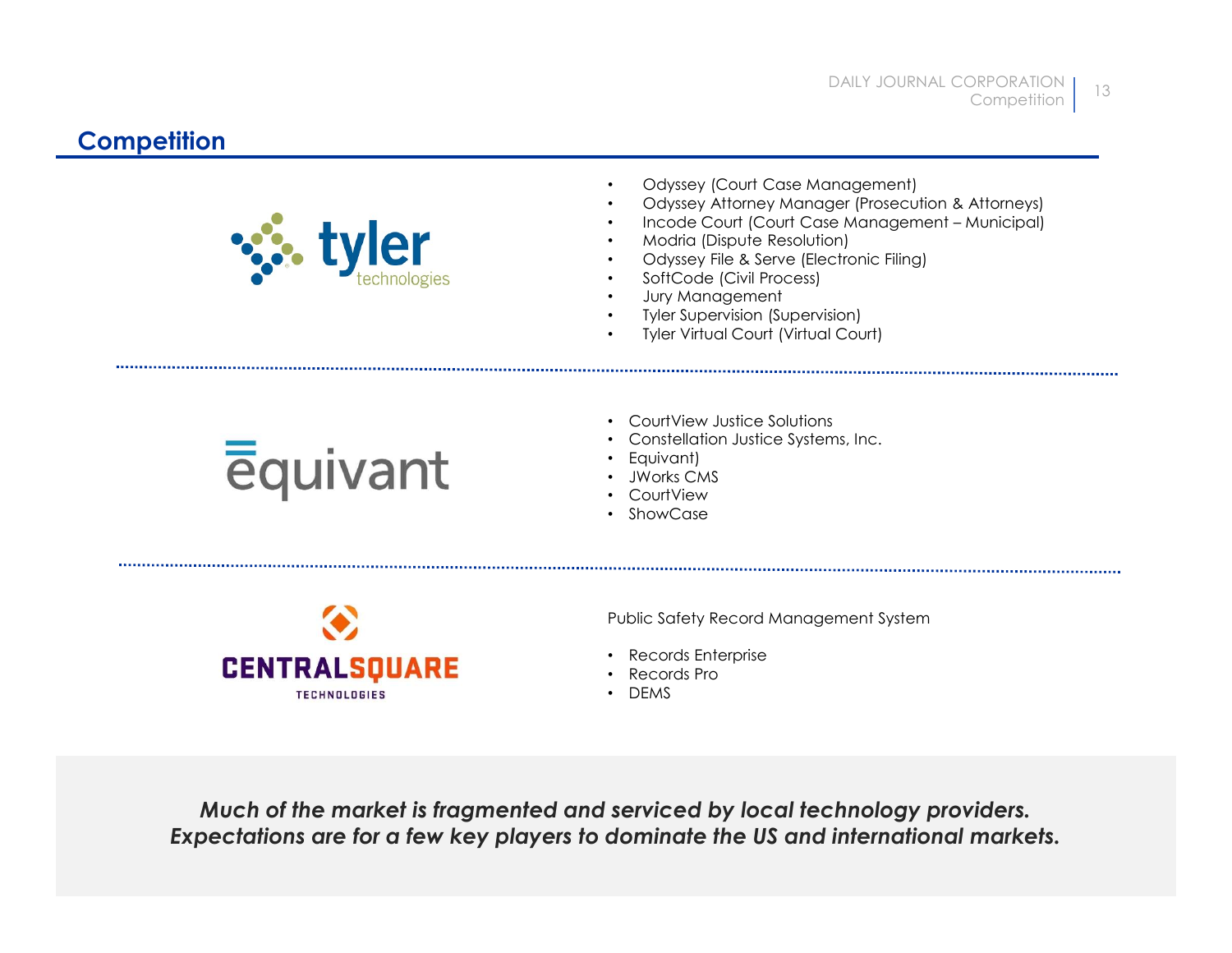#### Risks

#### Risk 1: Go-live Delay and Scope Creep

Delays in go-live cause delays in revenue recognition.

Contracts like Dallas Ft. Worth have been canceled.



#### Risk 2: Firm Culture

Workplace descriptions: Lacking transparency, culture of mistrust, high turnover, developers have one foot out the door, stock ownership uncommon.



New code is being built on outdated legacy code that has lapsed





2021.

Although some clients will immediate impact is a \$5- \$8m reduction in revenues.



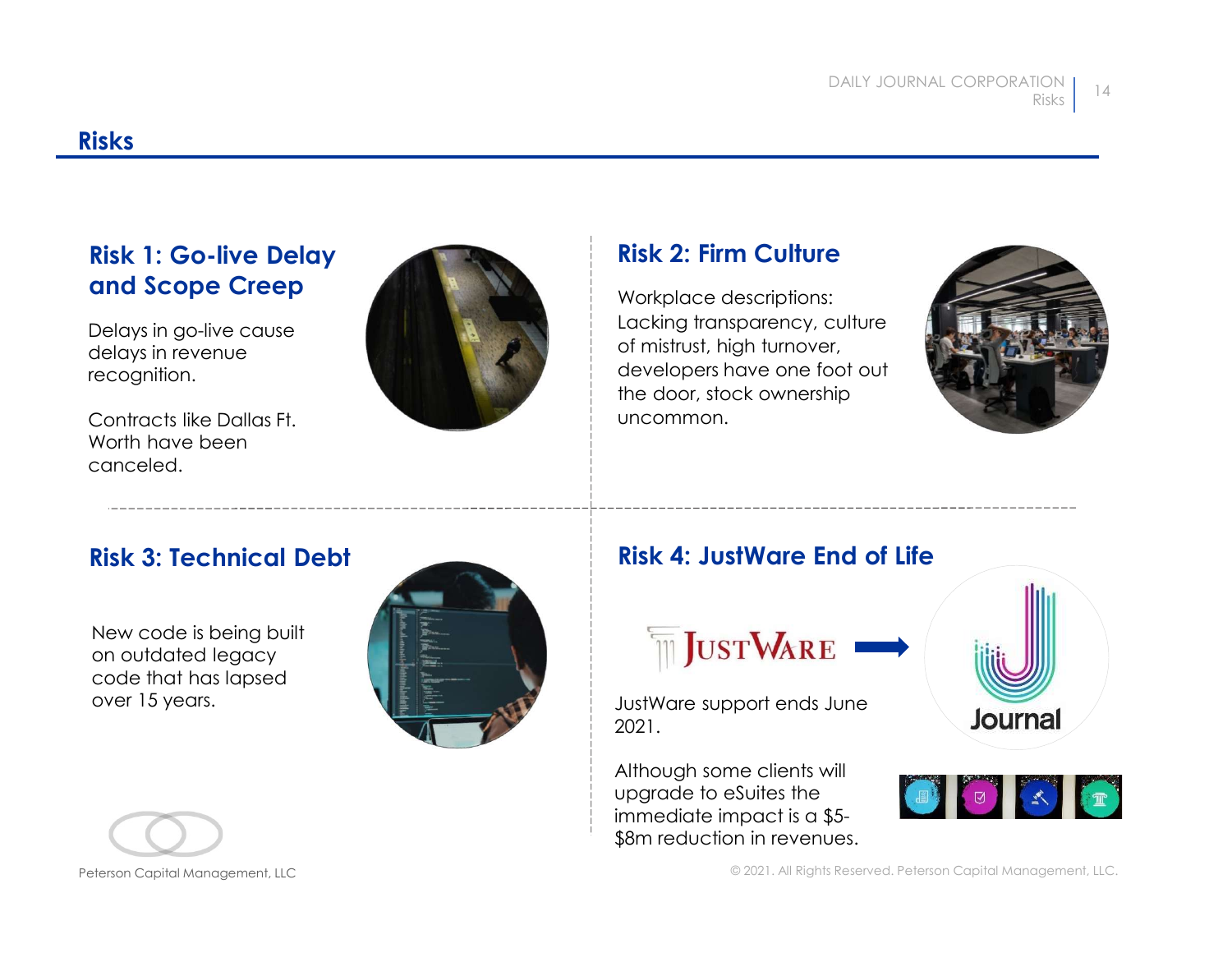#### Risk Reduction Opportunities

## Risk 1: Go-live Delay

- or Director of Engineering
- 
- 



#### Risk 2: Firm Culture

- 
- 
- 



- Decentralized Software
- Code Repair
- **Architecture**





- 
- 
- 



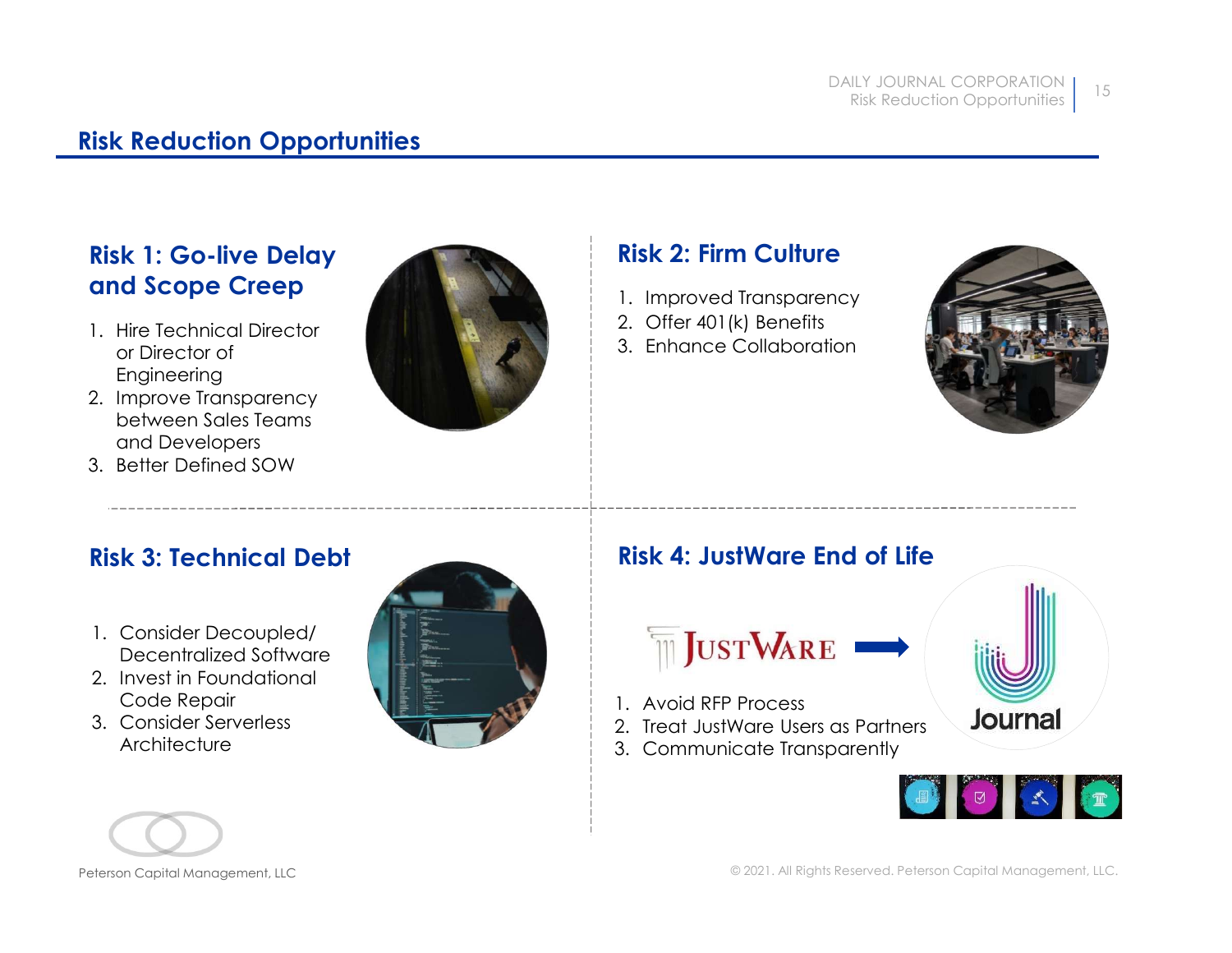| DAILY JOURNAL CORPORATION<br>16<br>Scuttlebutt Analysis<br><b>Phil Fisher Scuttlebutt Analysis – The Qualitative Case</b><br>3,000 largely untapped counties with underutilization of government focused software solutions.<br>$\checkmark$ Large Market for Sizable Sales<br>Increase<br>$\checkmark$ Determination for New Product<br>Development<br>Transparency and communication can be improved. Coordinating teams with diverse skills,<br>$\checkmark$ Effective R&D Effort<br>incentivizing productivity and communication is essential. Each aid success of R&D efforts.<br><b>Above Average Sales Organization</b><br>Advertising, sales and distribution all valuable aspects. Sales teams are shrinking.<br>$\checkmark$ Worthwhile Profit Margin<br>business cycle. Scope creep, technical debt and product inconsistencies reduce margin.<br><b>Actively Maintaining or Improving</b><br>Low cost focus while delivering high value to customers. Contracts include built in price increases.<br><b>Margins</b><br><b>Excellent Labor and Personnel</b><br>facilities and no 401(k). These culture complaints are concerning.<br><b>Relations</b><br>Executives and board members are of top quality. However, some attrition is occurring due to<br>$\checkmark$ Outstanding Executive Relations<br>disagreements with senior leadership.<br>Executives and several board members lack technology experience. Strong future internal leaders are<br>$\checkmark$ Depth of Management<br>known to exist. Technical directors and director of engineering may add value. External hires needed.<br>Management focus on integrity and proper incentives including lack of earnings projections, no<br>$\checkmark$ Cost and Accounting Controls<br>10<br>quarterly calls or an IR team all bode well for low costs and accuracy and honesty in accounting.<br>Board of business titans. Incorporate sustainable moats and execute based on invariant strategies like<br>$\checkmark$ Peculiar Advantages Relative to<br>integrity, differed gratification and win-win relationships.<br>Competition<br>$\checkmark$ Long-term vs Short Term Profit<br>Exceptionally long-term outlook<br>12<br>Outlook<br>Equity share count is fixed. Access to extraordinarily low cost dept through equity portfolio. Internal<br>$\checkmark$ Aversion to Shareholder Dilution<br>13<br>financing available through rapid growth in cash flows.<br>$\checkmark$ Frankness Regarding Negative<br>Management speaks infrequently and risks should be addressed and corrected.<br><b>Developments</b><br>$\checkmark$ Management of Unquestionable<br>Ethos established over decades is built on a culture of integrity.<br>15<br>Integrity<br>A company could well be an investment bonanza if it failed fully to qualify on a very few of<br>them. - Phil Fisher 1996 | Significant new product opportunities including district attorneys, adoption agencies, courts, and others.<br>SAAS business models exhibits strong profit margin. Long term contracts maintain margin throughout the<br>Glassdoor.com shows complaints around micromanagement, flat organization, low pay, poor quality of |  |  |
|------------------------------------------------------------------------------------------------------------------------------------------------------------------------------------------------------------------------------------------------------------------------------------------------------------------------------------------------------------------------------------------------------------------------------------------------------------------------------------------------------------------------------------------------------------------------------------------------------------------------------------------------------------------------------------------------------------------------------------------------------------------------------------------------------------------------------------------------------------------------------------------------------------------------------------------------------------------------------------------------------------------------------------------------------------------------------------------------------------------------------------------------------------------------------------------------------------------------------------------------------------------------------------------------------------------------------------------------------------------------------------------------------------------------------------------------------------------------------------------------------------------------------------------------------------------------------------------------------------------------------------------------------------------------------------------------------------------------------------------------------------------------------------------------------------------------------------------------------------------------------------------------------------------------------------------------------------------------------------------------------------------------------------------------------------------------------------------------------------------------------------------------------------------------------------------------------------------------------------------------------------------------------------------------------------------------------------------------------------------------------------------------------------------------------------------------------------------------------------------------------------------------------------------------------------------------------------------------------------------------------------------------------------------------------------------------------------------------------------------------------------------------------------------------------------------------------------------------------------------------|----------------------------------------------------------------------------------------------------------------------------------------------------------------------------------------------------------------------------------------------------------------------------------------------------------------------------|--|--|
|                                                                                                                                                                                                                                                                                                                                                                                                                                                                                                                                                                                                                                                                                                                                                                                                                                                                                                                                                                                                                                                                                                                                                                                                                                                                                                                                                                                                                                                                                                                                                                                                                                                                                                                                                                                                                                                                                                                                                                                                                                                                                                                                                                                                                                                                                                                                                                                                                                                                                                                                                                                                                                                                                                                                                                                                                                                                        |                                                                                                                                                                                                                                                                                                                            |  |  |
|                                                                                                                                                                                                                                                                                                                                                                                                                                                                                                                                                                                                                                                                                                                                                                                                                                                                                                                                                                                                                                                                                                                                                                                                                                                                                                                                                                                                                                                                                                                                                                                                                                                                                                                                                                                                                                                                                                                                                                                                                                                                                                                                                                                                                                                                                                                                                                                                                                                                                                                                                                                                                                                                                                                                                                                                                                                                        |                                                                                                                                                                                                                                                                                                                            |  |  |
|                                                                                                                                                                                                                                                                                                                                                                                                                                                                                                                                                                                                                                                                                                                                                                                                                                                                                                                                                                                                                                                                                                                                                                                                                                                                                                                                                                                                                                                                                                                                                                                                                                                                                                                                                                                                                                                                                                                                                                                                                                                                                                                                                                                                                                                                                                                                                                                                                                                                                                                                                                                                                                                                                                                                                                                                                                                                        |                                                                                                                                                                                                                                                                                                                            |  |  |
|                                                                                                                                                                                                                                                                                                                                                                                                                                                                                                                                                                                                                                                                                                                                                                                                                                                                                                                                                                                                                                                                                                                                                                                                                                                                                                                                                                                                                                                                                                                                                                                                                                                                                                                                                                                                                                                                                                                                                                                                                                                                                                                                                                                                                                                                                                                                                                                                                                                                                                                                                                                                                                                                                                                                                                                                                                                                        |                                                                                                                                                                                                                                                                                                                            |  |  |
|                                                                                                                                                                                                                                                                                                                                                                                                                                                                                                                                                                                                                                                                                                                                                                                                                                                                                                                                                                                                                                                                                                                                                                                                                                                                                                                                                                                                                                                                                                                                                                                                                                                                                                                                                                                                                                                                                                                                                                                                                                                                                                                                                                                                                                                                                                                                                                                                                                                                                                                                                                                                                                                                                                                                                                                                                                                                        |                                                                                                                                                                                                                                                                                                                            |  |  |
|                                                                                                                                                                                                                                                                                                                                                                                                                                                                                                                                                                                                                                                                                                                                                                                                                                                                                                                                                                                                                                                                                                                                                                                                                                                                                                                                                                                                                                                                                                                                                                                                                                                                                                                                                                                                                                                                                                                                                                                                                                                                                                                                                                                                                                                                                                                                                                                                                                                                                                                                                                                                                                                                                                                                                                                                                                                                        |                                                                                                                                                                                                                                                                                                                            |  |  |
|                                                                                                                                                                                                                                                                                                                                                                                                                                                                                                                                                                                                                                                                                                                                                                                                                                                                                                                                                                                                                                                                                                                                                                                                                                                                                                                                                                                                                                                                                                                                                                                                                                                                                                                                                                                                                                                                                                                                                                                                                                                                                                                                                                                                                                                                                                                                                                                                                                                                                                                                                                                                                                                                                                                                                                                                                                                                        |                                                                                                                                                                                                                                                                                                                            |  |  |
|                                                                                                                                                                                                                                                                                                                                                                                                                                                                                                                                                                                                                                                                                                                                                                                                                                                                                                                                                                                                                                                                                                                                                                                                                                                                                                                                                                                                                                                                                                                                                                                                                                                                                                                                                                                                                                                                                                                                                                                                                                                                                                                                                                                                                                                                                                                                                                                                                                                                                                                                                                                                                                                                                                                                                                                                                                                                        |                                                                                                                                                                                                                                                                                                                            |  |  |
|                                                                                                                                                                                                                                                                                                                                                                                                                                                                                                                                                                                                                                                                                                                                                                                                                                                                                                                                                                                                                                                                                                                                                                                                                                                                                                                                                                                                                                                                                                                                                                                                                                                                                                                                                                                                                                                                                                                                                                                                                                                                                                                                                                                                                                                                                                                                                                                                                                                                                                                                                                                                                                                                                                                                                                                                                                                                        |                                                                                                                                                                                                                                                                                                                            |  |  |
|                                                                                                                                                                                                                                                                                                                                                                                                                                                                                                                                                                                                                                                                                                                                                                                                                                                                                                                                                                                                                                                                                                                                                                                                                                                                                                                                                                                                                                                                                                                                                                                                                                                                                                                                                                                                                                                                                                                                                                                                                                                                                                                                                                                                                                                                                                                                                                                                                                                                                                                                                                                                                                                                                                                                                                                                                                                                        |                                                                                                                                                                                                                                                                                                                            |  |  |
|                                                                                                                                                                                                                                                                                                                                                                                                                                                                                                                                                                                                                                                                                                                                                                                                                                                                                                                                                                                                                                                                                                                                                                                                                                                                                                                                                                                                                                                                                                                                                                                                                                                                                                                                                                                                                                                                                                                                                                                                                                                                                                                                                                                                                                                                                                                                                                                                                                                                                                                                                                                                                                                                                                                                                                                                                                                                        |                                                                                                                                                                                                                                                                                                                            |  |  |
|                                                                                                                                                                                                                                                                                                                                                                                                                                                                                                                                                                                                                                                                                                                                                                                                                                                                                                                                                                                                                                                                                                                                                                                                                                                                                                                                                                                                                                                                                                                                                                                                                                                                                                                                                                                                                                                                                                                                                                                                                                                                                                                                                                                                                                                                                                                                                                                                                                                                                                                                                                                                                                                                                                                                                                                                                                                                        |                                                                                                                                                                                                                                                                                                                            |  |  |
|                                                                                                                                                                                                                                                                                                                                                                                                                                                                                                                                                                                                                                                                                                                                                                                                                                                                                                                                                                                                                                                                                                                                                                                                                                                                                                                                                                                                                                                                                                                                                                                                                                                                                                                                                                                                                                                                                                                                                                                                                                                                                                                                                                                                                                                                                                                                                                                                                                                                                                                                                                                                                                                                                                                                                                                                                                                                        |                                                                                                                                                                                                                                                                                                                            |  |  |
|                                                                                                                                                                                                                                                                                                                                                                                                                                                                                                                                                                                                                                                                                                                                                                                                                                                                                                                                                                                                                                                                                                                                                                                                                                                                                                                                                                                                                                                                                                                                                                                                                                                                                                                                                                                                                                                                                                                                                                                                                                                                                                                                                                                                                                                                                                                                                                                                                                                                                                                                                                                                                                                                                                                                                                                                                                                                        |                                                                                                                                                                                                                                                                                                                            |  |  |
|                                                                                                                                                                                                                                                                                                                                                                                                                                                                                                                                                                                                                                                                                                                                                                                                                                                                                                                                                                                                                                                                                                                                                                                                                                                                                                                                                                                                                                                                                                                                                                                                                                                                                                                                                                                                                                                                                                                                                                                                                                                                                                                                                                                                                                                                                                                                                                                                                                                                                                                                                                                                                                                                                                                                                                                                                                                                        |                                                                                                                                                                                                                                                                                                                            |  |  |
|                                                                                                                                                                                                                                                                                                                                                                                                                                                                                                                                                                                                                                                                                                                                                                                                                                                                                                                                                                                                                                                                                                                                                                                                                                                                                                                                                                                                                                                                                                                                                                                                                                                                                                                                                                                                                                                                                                                                                                                                                                                                                                                                                                                                                                                                                                                                                                                                                                                                                                                                                                                                                                                                                                                                                                                                                                                                        |                                                                                                                                                                                                                                                                                                                            |  |  |
|                                                                                                                                                                                                                                                                                                                                                                                                                                                                                                                                                                                                                                                                                                                                                                                                                                                                                                                                                                                                                                                                                                                                                                                                                                                                                                                                                                                                                                                                                                                                                                                                                                                                                                                                                                                                                                                                                                                                                                                                                                                                                                                                                                                                                                                                                                                                                                                                                                                                                                                                                                                                                                                                                                                                                                                                                                                                        |                                                                                                                                                                                                                                                                                                                            |  |  |
|                                                                                                                                                                                                                                                                                                                                                                                                                                                                                                                                                                                                                                                                                                                                                                                                                                                                                                                                                                                                                                                                                                                                                                                                                                                                                                                                                                                                                                                                                                                                                                                                                                                                                                                                                                                                                                                                                                                                                                                                                                                                                                                                                                                                                                                                                                                                                                                                                                                                                                                                                                                                                                                                                                                                                                                                                                                                        |                                                                                                                                                                                                                                                                                                                            |  |  |
|                                                                                                                                                                                                                                                                                                                                                                                                                                                                                                                                                                                                                                                                                                                                                                                                                                                                                                                                                                                                                                                                                                                                                                                                                                                                                                                                                                                                                                                                                                                                                                                                                                                                                                                                                                                                                                                                                                                                                                                                                                                                                                                                                                                                                                                                                                                                                                                                                                                                                                                                                                                                                                                                                                                                                                                                                                                                        |                                                                                                                                                                                                                                                                                                                            |  |  |
|                                                                                                                                                                                                                                                                                                                                                                                                                                                                                                                                                                                                                                                                                                                                                                                                                                                                                                                                                                                                                                                                                                                                                                                                                                                                                                                                                                                                                                                                                                                                                                                                                                                                                                                                                                                                                                                                                                                                                                                                                                                                                                                                                                                                                                                                                                                                                                                                                                                                                                                                                                                                                                                                                                                                                                                                                                                                        |                                                                                                                                                                                                                                                                                                                            |  |  |
|                                                                                                                                                                                                                                                                                                                                                                                                                                                                                                                                                                                                                                                                                                                                                                                                                                                                                                                                                                                                                                                                                                                                                                                                                                                                                                                                                                                                                                                                                                                                                                                                                                                                                                                                                                                                                                                                                                                                                                                                                                                                                                                                                                                                                                                                                                                                                                                                                                                                                                                                                                                                                                                                                                                                                                                                                                                                        |                                                                                                                                                                                                                                                                                                                            |  |  |
|                                                                                                                                                                                                                                                                                                                                                                                                                                                                                                                                                                                                                                                                                                                                                                                                                                                                                                                                                                                                                                                                                                                                                                                                                                                                                                                                                                                                                                                                                                                                                                                                                                                                                                                                                                                                                                                                                                                                                                                                                                                                                                                                                                                                                                                                                                                                                                                                                                                                                                                                                                                                                                                                                                                                                                                                                                                                        |                                                                                                                                                                                                                                                                                                                            |  |  |
|                                                                                                                                                                                                                                                                                                                                                                                                                                                                                                                                                                                                                                                                                                                                                                                                                                                                                                                                                                                                                                                                                                                                                                                                                                                                                                                                                                                                                                                                                                                                                                                                                                                                                                                                                                                                                                                                                                                                                                                                                                                                                                                                                                                                                                                                                                                                                                                                                                                                                                                                                                                                                                                                                                                                                                                                                                                                        |                                                                                                                                                                                                                                                                                                                            |  |  |
|                                                                                                                                                                                                                                                                                                                                                                                                                                                                                                                                                                                                                                                                                                                                                                                                                                                                                                                                                                                                                                                                                                                                                                                                                                                                                                                                                                                                                                                                                                                                                                                                                                                                                                                                                                                                                                                                                                                                                                                                                                                                                                                                                                                                                                                                                                                                                                                                                                                                                                                                                                                                                                                                                                                                                                                                                                                                        |                                                                                                                                                                                                                                                                                                                            |  |  |
|                                                                                                                                                                                                                                                                                                                                                                                                                                                                                                                                                                                                                                                                                                                                                                                                                                                                                                                                                                                                                                                                                                                                                                                                                                                                                                                                                                                                                                                                                                                                                                                                                                                                                                                                                                                                                                                                                                                                                                                                                                                                                                                                                                                                                                                                                                                                                                                                                                                                                                                                                                                                                                                                                                                                                                                                                                                                        |                                                                                                                                                                                                                                                                                                                            |  |  |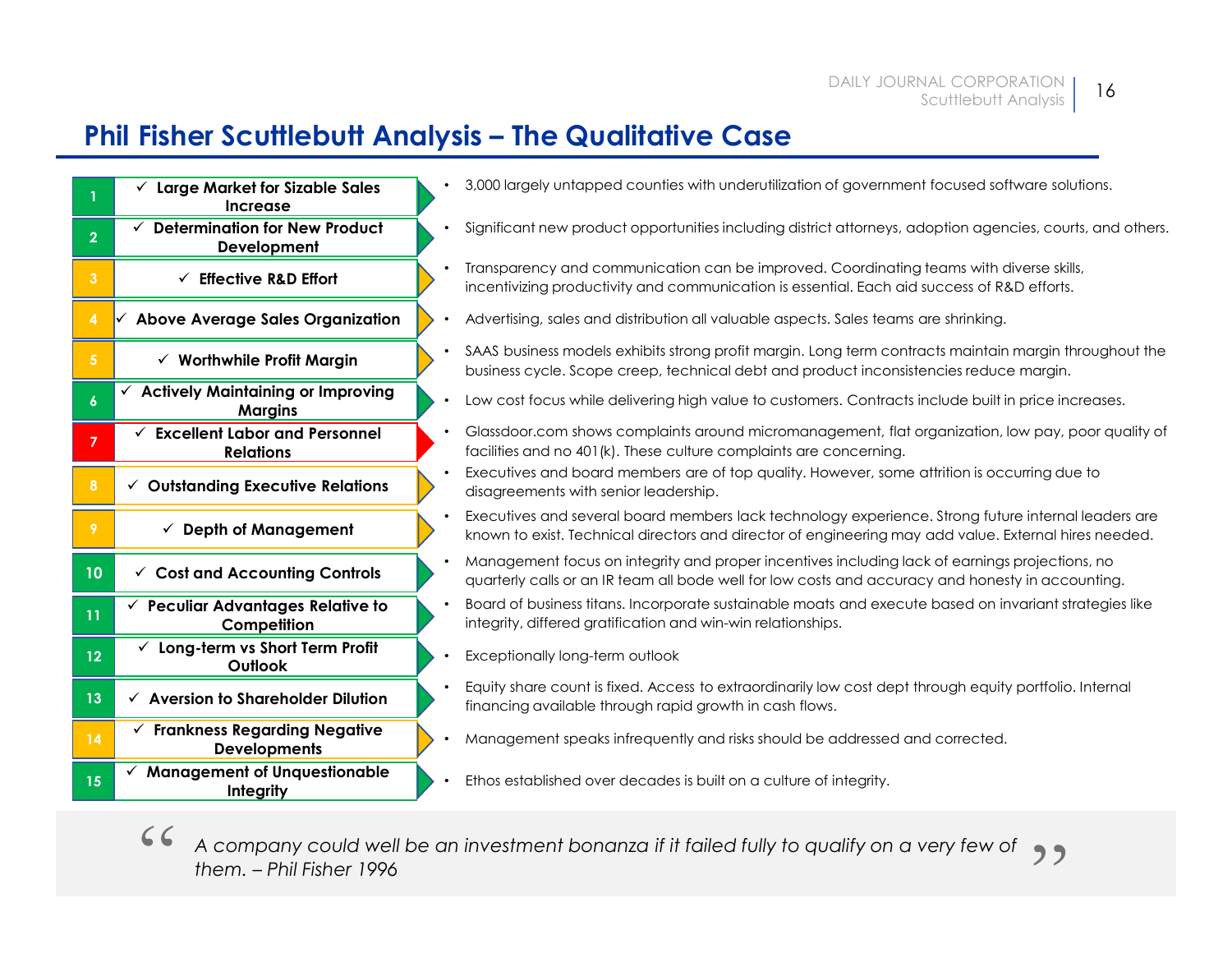QUESTIONS AND ANSWERS | 17